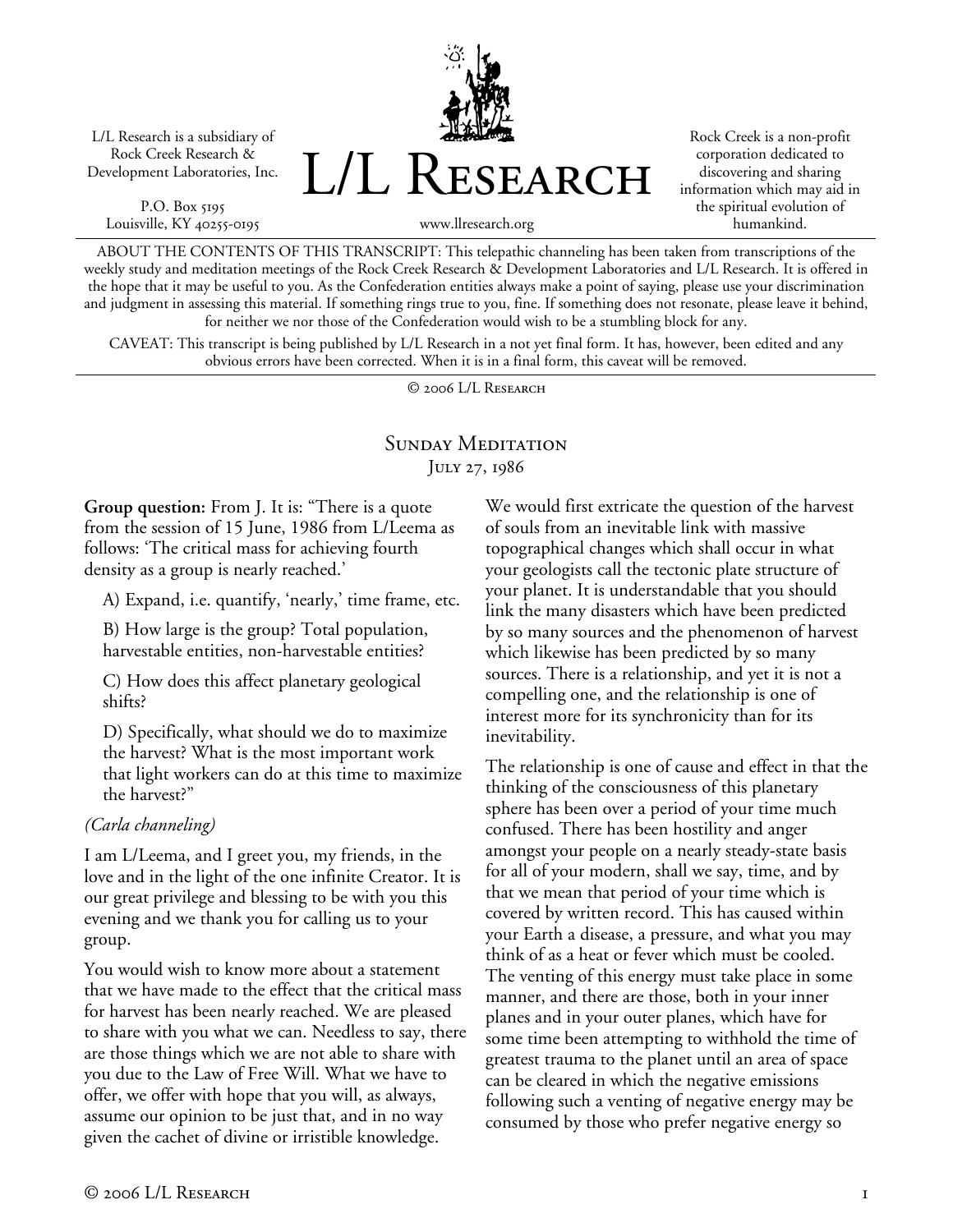that the free will of others in your celestial neighborhood shall not be abridged.

It is, it seems, among your people a matter of great interest to know precisely when this occurrence shall transpire. We note that it is as much a process as an occurrence, and has already begun to some extent. We are not at this time aware of a state of readiness for this event amongst those who are attempting to aid in the name of those whose free will would be abridged. Therefore, we would project the positive hope and faith that the greater magnitude of this event shall be between two and three decades of your time in coming.

It is to be noted in this regard that this does not signal the arrival of the so-called new age or fourth density. It is important, we feel, to note this, for many have linked the two as cause and effect whereas to the best of our understanding there is no direct cause and effect relationship—they are concomitant events or processes.

We feel that this perhaps frees us to speak about the true question, which is the coming of the fourth density. As we have said, your planet vibrates already in fourth density and the time does indeed draw near for entities with fourth-density physical vehicles to begin incarnating upon the level of physical manifestation. Indeed, many among your small children have incarnated with what you may call the double body of third density and fourth density, and by and large this hybrid doubly activated physical manifestation shall continue for some time in your probable future, the time extending somewhere between one and eight centuries.

You will note that we cannot pin down time. Firstly, we find it difficult to quantize that which occurs in time/space, for quantization is a space/time concept. Secondly, we cannot predict what entities in free will will accomplish or fail to accomplish during any very lengthy time period. It is not wise to make assumptions unless one has been given clear vision, and although we have opinions, they range more towards the probabilities involved than any specific knowledge. We would be less than acceptable teachers were we to offer to you that which even we know to be unsubstantiated opinion. All that we say is opinion, but we trust, substantiated opinion.

Therefore, my friends, the time frame for those in third-density physical vehicles attempting to graduate is perhaps as short as three decades, perhaps as long as fifteen. It depends upon how many entities are able to use increasing quantities of fourth-density light vibration, for as we said, this movement into the new fourth-density area of space/time which vibrates in a new fashion shall be one which is gradual and which takes much of your time to occur fully.

However, we feel that it is safe to recommend that each entity which has decided to attempt to increase the rate of spiritual, mental and emotional evolvement behave as if this were the last chance to achieve a harvestable vibration, for in that way you shall give to your effort all that it deserves.

Indeed, my friends, this is the only reason that the concept of reincarnation was removed from what you term the Christian church and its teachings. It was recognized that there was a human characteristic known as procrastination. It was recognized that a harvestable amount of love would take an utmost effort over several or perhaps many incarnations, therefore, if each entity who was within this structure believed that there was only one chance to achieve love, each entity would attempt with every fiber of his being to do so. Now, each of you has many incarnations already finished, and yet you know that you are here either to graduate or to help with graduation.

And if you are a wanderer, helping with graduation, yet also you must graduate, for you have put yourself within the physical vehicle in an incarnational experience and it is as much your duty as a naturalized citizen of your Earth to achieve harvest as it is any other person. Never think that wanderers are necessarily missionaries who may go home. My friends, you are now natives of Earth until you have graduated again to your native density. Therefore, under no circumstance assume that the lessons of love are not those which must be learned by you.

The question of the numbers of entities to be harvested and the number not harvested comes before those of the Confederation frequently and we hasten to remind each that because of free will, the numbers can only be approximate. Approximately eight to nine percent of your population at this time, that is, somewhere in the area of 360 million people—this instrument is telling us we may have slipped a digit. We do not scan that phrase, however, we understand percentage and that is percentage may already be harvested, given that between this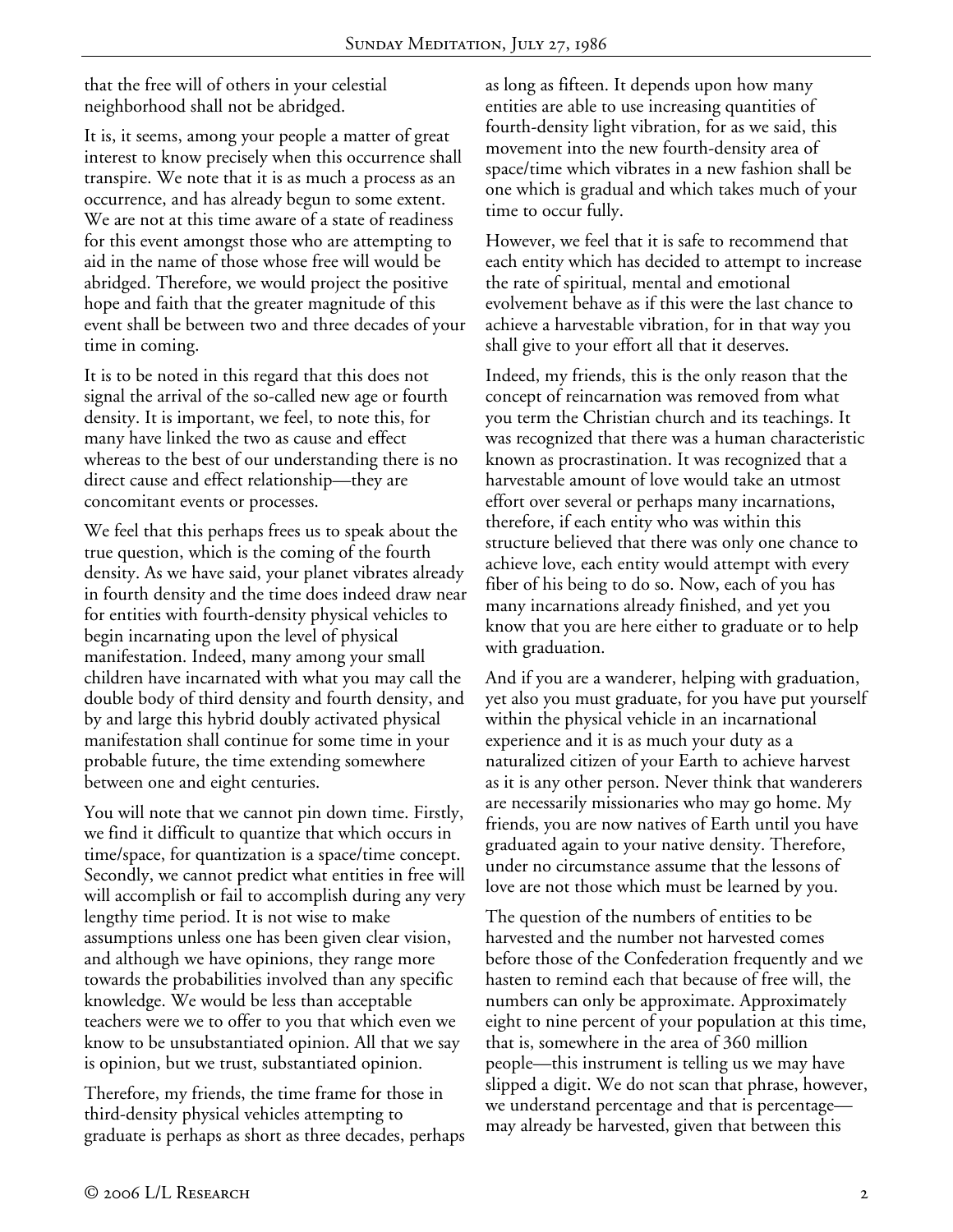reading and the event of each entity's leaving incarnational experience and entering into the light, each entity remains at harvestable levels of service to others or service to self.

In addition, there are many, many entities who although they are aware that their lives in incarnation may not be very long, are willing and eager to make one more attempt to graduate. Thus, you have being born at this time many strong and sometimes disruptive entities who are old souls desperately in search of the lifting of a veil which is felt but not understood. As children, they will sometimes seem older, sometimes incredibly young, but always strong, willful and very much each his own person. These entities will polarize with the determination of steam rollers, and it should be an interesting generation upon your planet, interesting alike for those who bear them and for them themselves.

It is completely unknown, and, shall we say, even odds, that all of these entities shall or shall not graduate, therefore we give no percentage, but only advise each who considers the bearing of children that it is a service to many an old soul, and, in addition, a service to those pioneers of fourthdensity vibration that shall be the nucleus of the beginning of fourth density on this planet, that being a positive fourth density as already determined by the fact that you are very near critical mass for a harvest.

Now we reach the heart of the question. When something achieves a critical mass, a given reaction begins. In this case, the mass necessary to be reached has as its desired result the formation of a social memory complex. An approximate ten percent of a population able to entrain vibrations to fourthdensity levels within the self, and, moreover, able and willing to form a larger self and offering the self to the group identity are necessary.

We do not mean to suggest that the other entities hitherto unharvestable shall then be positively harvestable, for each entity chooses its own time of harvest and neither darkness or light shall be thrust upon any third-density entity any more than the darkness and the light shall be released from any entity in sixth density. However, what makes this planet remain populated by its natives of third density in the next density is this critical mass of natives which are able to form the nucleus of that

group which then shall become the Earth, as you call it, social memory complex.

We do not mean to suggest that Earth has a name you do not know, although we call it Sorrows and others have called it many other things. It is a semantical thing to name a vibration or cluster of vibrations, and there is a vibration Earth which should be offered irrevocably should a native population from another system choose this planetary sphere for its fourth-density experience in the absence of a critical mass of native fourth-density entities.

Having said the above, it seems only logical to assume that each wishes to know what is best to do to create a harvestable condition within oneself and to manifest on behalf of others and for other's choice if they wish it, a way of suggesting the search for harvestability in each.

Now you know, my friends, that we have again and again suggested that you meditate. Meditation is not blank and lifeless in nature, but rather is a medium for transformation, enlivening struggle for clarity, centering, balancing, searching out from within the self those things which lie behind the veil of consciousness and yet are within the deep mind. We cannot speak to any excess about the importance of meditation. In this regard, it is interesting to gaze upon what you call the Lord's Prayer, with which this instrument opens each meditation meeting of this light group. As each of you says this, what this instrument would call ancient prayer, there are energies moving within which may or may not be felt be each. That is because it is true prayer and we would offer to you our understanding of the basic pattern of meditation or prayer.

The first action is a turning in praise, a statement that the Creator is hallowed, honored, set aside and venerated. As each is the Creator, this is the highest self-acceptance possible.

The second request is for authority to be given to those things of the Creator which are desired by, shall we say, the more polarized of outlook. When one says, "Thy kingdom come, Thy will be done on earth as it is in heaven," one requests that the little self listen to the greater self. It is an acknowledgment that humankind is not immune to mistakes or folly and a further acknowledgment of faith in a higher and more informed way of being, and further an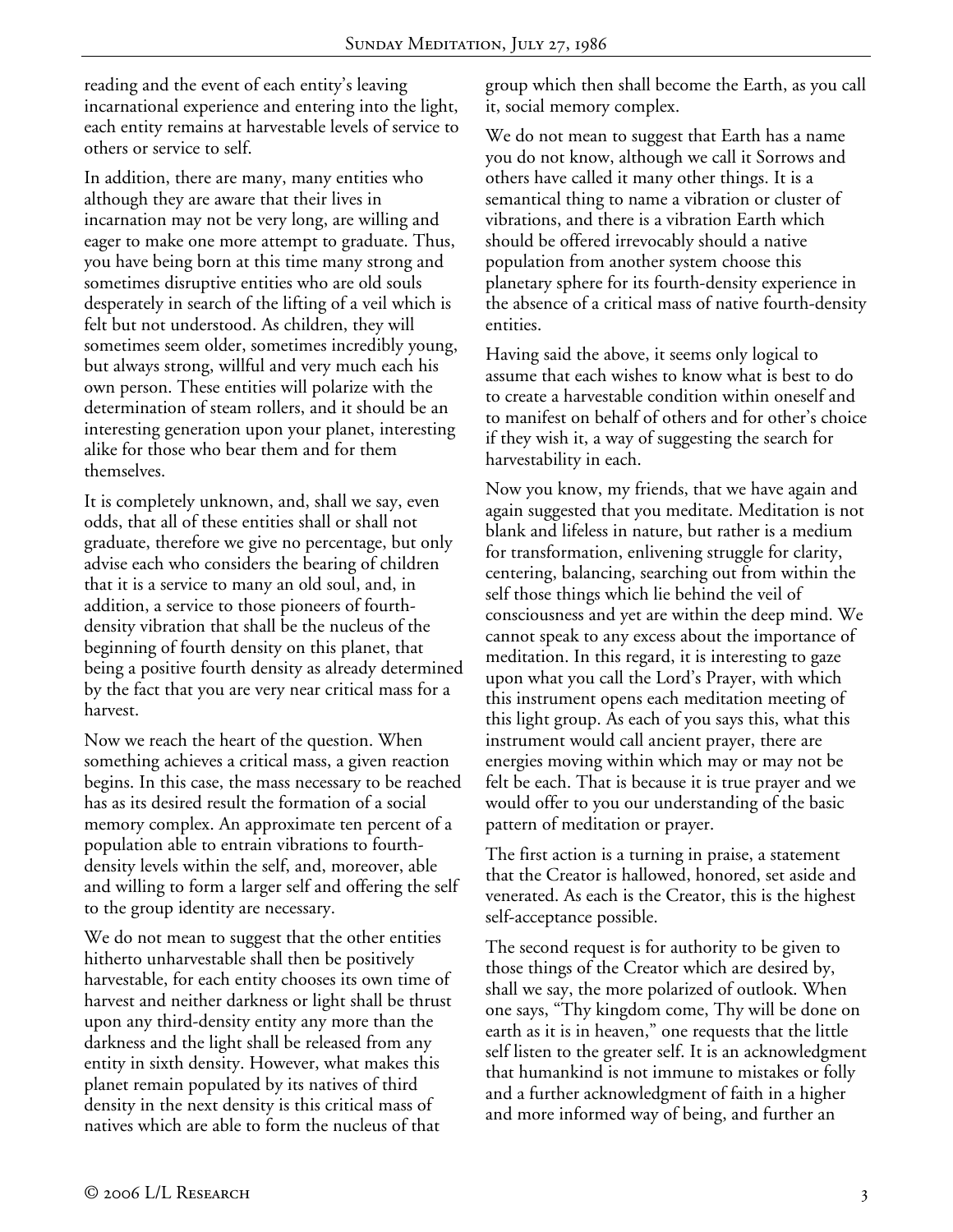affirmation that this way of being is knowable and may be revealed within each seeker's life.

There is a request for the so-called daily bread. Notice that the request is minimal. Within this request is an unspoken emphasis on demand. Note that there is no shame in asking for what you wish, for anything that you wish, as long as it is the will of the Creator, or to put it in more personal terms, the higher self.

Indeed, if one examines the portion of the holy book you call the Bible in which this passage occurs, you will find the parable of the man who knocks upon his neighbor's door in the middle of the sleeping period, in your nighttime, demanding food for a guest which has unexpectedly come. The neighbor does not wish to get up and answer the door, and yet because of the shameless continuing of the knocking upon the door, eventually the neighbor gets up and gives the host anything and everything that he needs.

This is the nature of that portion of yourself which you bring to meditation. There are things troubling you. Accept yourself in your troubled mode, and ask as you go into meditation that every load be dropped from you. Do not phrase it in pretty words, but speak clearly. And as you go into silence, expect, for you have demanded, that you shall be given that which you need wherewith to cause those burdens to be acceptable. It is not that the Creator does things for one who is honest about needs; it is that the Creator does things with the one who is in honest need and asks. Seek and you shall find is a true and succinct statement of this principle.

The fourth request is that each entity may be forgiven for being imperfect, just as each entity shall forgive any errors or debts made against him by others. This is simple bargaining. It is a simplistic way of saying, "Has it ever occurred to you seekers that you are all one, and that you have the power of forgiveness for all those about you, just as you feel the Creator has the power to forgive you?" You see, my friends, you are the judge of everyone you meet, and insofar as you hold people guilty, there is difficulty for that person as well as for you, and before you may remove this difficulty …

*(Side one of tape ends.)* 

## *(Carla channeling)*

I am L/Leema, and again we shall attempt to conclude this somewhat long-winded peroration. We thank you for your patience.

As it is written in the same holy work from which we discussed the Lord's prayer, the teacher known to you as Jesus instructed entities to be innocent as doves and wily as serpents. It is most important to be both of these things: innocent, loving, joyous, courageous and foolhardy; and at the same time, ruthless inspectors of the self to discriminate between those means which are acceptable to achieve an end and those ends which are unacceptable to achieve an end. For, my friends, it is our fixed opinion that no end justifies improper means. This is the area of temptation. Most of the temptation among your peoples has to do with what you call ego and what is in fact a complex of attitudes concerning the self with regard to other entities, to groups of other entities, and to large divisions such as nation states which have been useful and in the future shall be less than useful tools for learning.

Each of these five points are part of a pattern of attitudes which make up a framework for meditation. There is 1) a basic attitude of faith, 2) of praise, 3) of unashamed statements of needs, of conversation, in fact, 4) a request to be forgiven as one forgives and 5) a recognizing of the presence of temptation and of the strong probability that even though an entity may not know of any error, yet nevertheless, there may well have been in each entity's recent past an accumulation of unknown errors which are deliberately affirmed as forgiven.

So, there is 1) declaration of self and 2) its needs, 3) a recognition of the inevitable answer to each need, 4) a praise for existence and 5) for the source of consciousness which in some becomes a kind of cleansing that prepares an entity for the silence, for in the silence, you do not pose questions, but listen for inspiration. Indeed, sometimes the greatest result of meditation is a refining of the proper questions.

The greatest work that any can do at this time to maximize the potential for critical mass being achieved by harvest is, then, the personal dedication to the life of a contemplative who is also connected vitally with the environment with which he lives. That is, once gifts have been given to the seeker, it is then its responsibility to manifest those gifts in actions, in thoughts, and in intentions, not